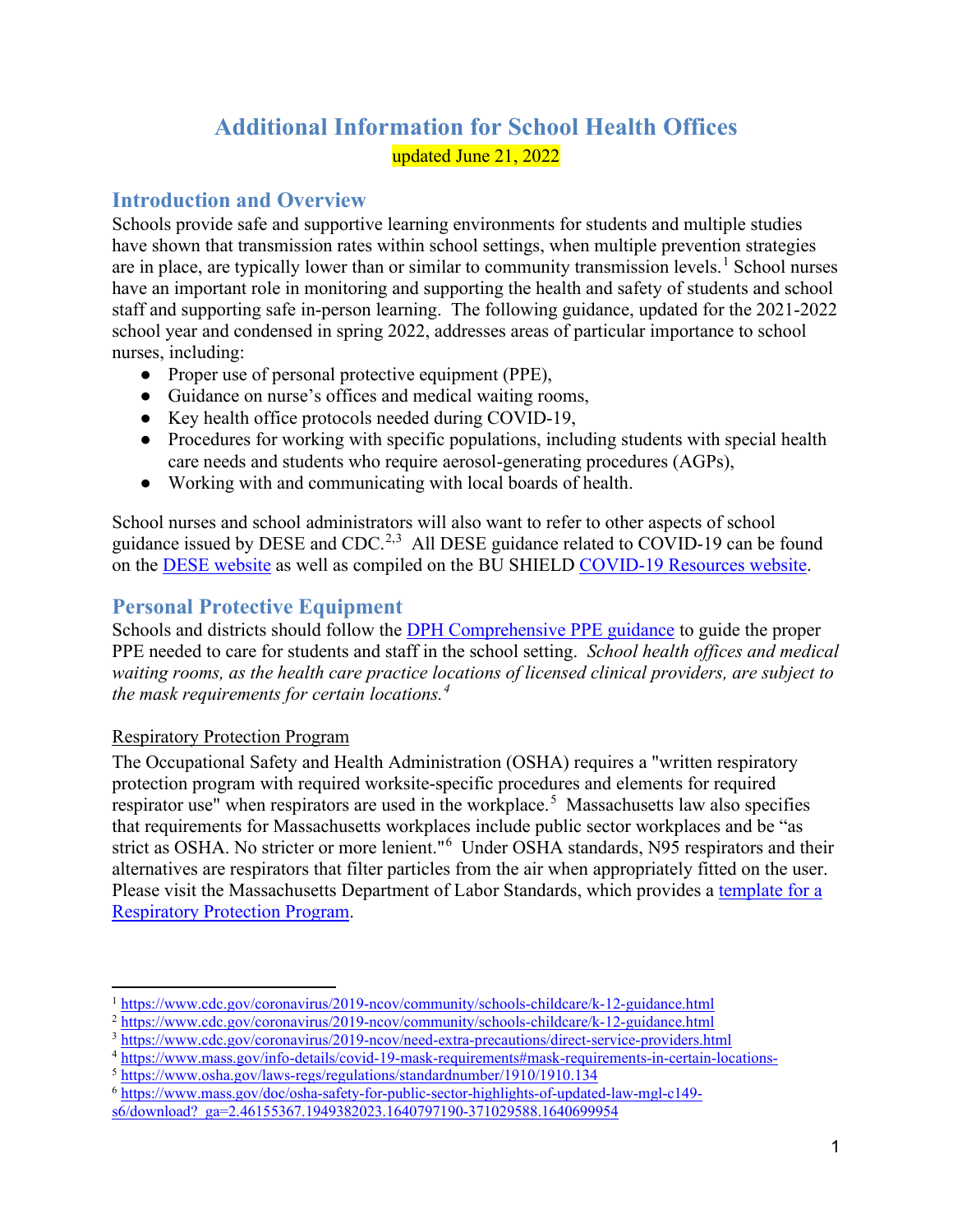It is possible that a municipality already has a Respiratory Protection Program in place that can address the needs of the school/school district in that municipality. School administration should check with their local public health department, fire and rescue department and/or their local hospital to learn if they are able to provide components of the Respiratory Protection Program, like fit testing.

## **Designated Medical Waiting Rooms**

While medical waiting rooms are no longer required, districts/schools should consider maintaining medical waiting rooms for the purpose of separating students or staff who have tested positive on a BinaxNOW rapid antigen test in school, or who are symptomatic with negative or unknown vaccination status. Staff that are supervising children in the designated medical waiting room should wear appropriate PPE per [DPH Comprehensive PPE guidance.](https://www.mass.gov/info-details/ppe-testing-and-vaccine-supply-resources-during-covid-19) Designated medical waiting rooms do not need to be staffed by a school nurse or other medical professional but can be staffed by an adult school staff person who is CPR/AED certified. These staff are delegated the task of monitoring the designated medical waiting room by the school nurse per the Board of Registration in Nursing Advisory Ruling 9803.[7](#page-1-0) Individuals staffing the designated medical waiting room should be in close communication with the school nurse. This type of delegation (delegation of activities) can be performed by a Registered Nurse (RN) or a Licensed Practical Nurse (LPN) and does not require registration with the MDPH.

## **Health Office Protocols**

#### Physical Exam Requirements

The requirements for physical examination of students pursuant to [105 CMR 200.100 \(B\)](https://www.mass.gov/doc/105-cmr-200-physical-examination-of-school-children/download) should continue to be followed.

The Department continues to encourage in-person physical examination of all students, when possible, to help detect physical and developmental abnormalities. By definition, a physical exam cannot take place during a telemedicine visit, whether it is conducted via phone or video. School nurses are encouraged to prioritize for follow up students who do not have a recent (less than 4 years) record of physical examination on file.

#### Mandated Screenings

Requirements for health screenings (vision, hearing, height, weight, postural, and SBIRT) pursuant to M.G.L. c.71, §§57 and 97 and 105 CMR 200.400 and 105 CMR 200.500 have resumed for the 2021-2022 school year. Districts will need to consider how screenings can resume in a safe and effective manner given the changes to the school environment. Districts should consider prioritizing screenings for selected students at greatest risk at the start of the school year, which include:

<span id="page-1-0"></span><sup>7</sup> <https://www.mass.gov/doc/ar-9803-delegation-to-uap/download>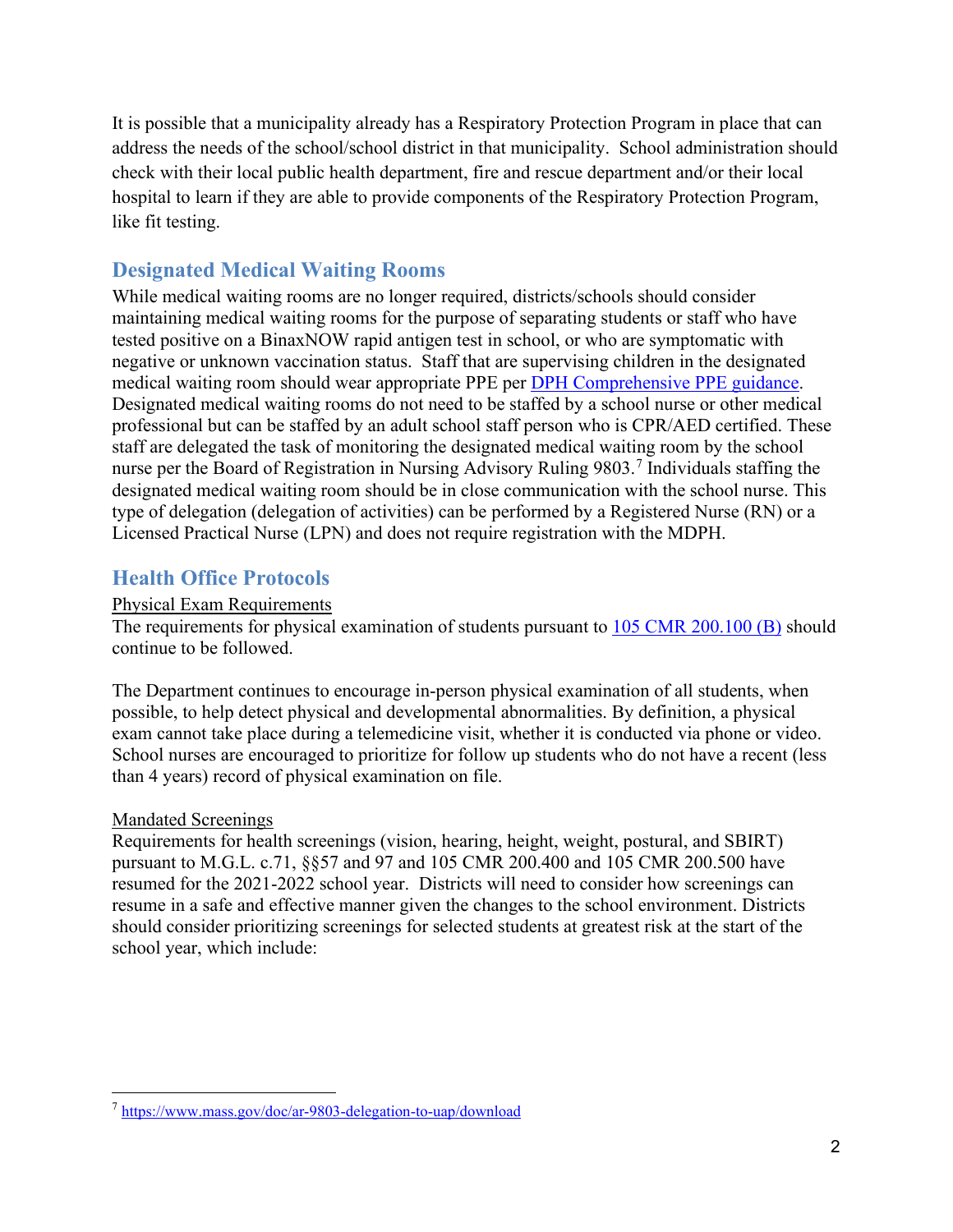#### Age/Grade Level

- **Preschool and Kindergarten students** are at greater risk for negative outcomes when screening opportunities are missed. This age group has a potential for greater developmental impact related to undiagnosed hearing and/or vision loss.<sup>[8](#page-2-0),[9,](#page-2-1)[10](#page-2-2)</sup>
- **High school** will be the final opportunity for most students to receive a universal hearing and vision screening, so every effort should be made to include students who did not receive their final screening (typically, during  $10<sup>th</sup>$  grade) due to the pandemic.

### Type of Screening

- Based on data collected by the MDPH School Health Unit regarding numbers of referrals and completed referrals for mandated screenings, vision screening with appropriate adaptations<sup>[11](#page-2-3)</sup> and follow-up to eye care for timely intervention<sup>[12](#page-2-4)</sup> should continue to be a priority. Remote learning has increased the level of visual demand for children of all ages.
- Additionally, Screening, Brief Intervention and Referral to Treatment (SBIRT) for problem substance use occurs only twice during a student's educational experience, once in middle school and once in high school. These screenings should be prioritized.

### Screening History

- Students who have no record of having a postural, height and weight (body mass index), hearing and/or vision screening.
- Students who have repeatedly had an abnormal postural, hearing and/or vision screening, or have deviated from their growth curve, and have no record of completing a referral.

### Individual Student Need

- Students being evaluated for an Individualized Education Program (IEP) or 504 Plan.
- Students who exhibit signs of a problem, or are referred by a staff member, family member, or who self-refer.

If a school is advised to close due to an outbreak of infectious disease, suspend all in-person screenings until permitted to resume by local public health. Ensure that students whose caregivers have opted out of screening on religious grounds, in writing, are not screened. Screening personnel should document the parent or caregiver's decision. Finally, remember that children who have diagnosed neurodevelopmental delay (including cognitive or hearing impairment, speech delay, Down syndrome, motor disabilities such as cerebral palsy, and autism spectrum disorders) **should continue to be referred directly to an eye doctor for a comprehensive eye exam.**

<span id="page-2-0"></span><sup>&</sup>lt;sup>8</sup> Kulp MT, Ciner E, Maguire M, et al. Uncorrected hyperopia and preschool early literacy: results of the Vision in Preschoolers Hyperopia in Preschoolers (VIP-HIP) Study. Ophthalmology. 2016;123(4):681e689.<br><sup>9</sup> Bruce A, Kelly B, Chambers B, et al. The effect of adherence to spectacle wear on early developing literacy: a

<span id="page-2-1"></span>longitudinal study based in a large multiethnic city, Bradford, UK. BMJ Open 2018;8: e021277. doi:10.1136/ bmjopen-2017-021277.

<span id="page-2-2"></span><sup>&</sup>lt;sup>10</sup> Allen D. Buz Harlor, Charles Bower. Hearing Assessment in Infants and Children: Recommendations Beyond Neonatal Screening. Pediatrics Oct 2009, 124 (4) 1252-1263; doi**:** 10.1542/peds.2009-1997.

<span id="page-2-3"></span><sup>&</sup>lt;sup>11</sup> <https://preventblindness.org/covid-19-childrens-vision-screening/#1597935474766-7d9cd38e-0353>

<span id="page-2-4"></span><sup>&</sup>lt;sup>12</sup> <https://childrensvision.preventblindness.org/when-to-take-your-child-eye-doctor/>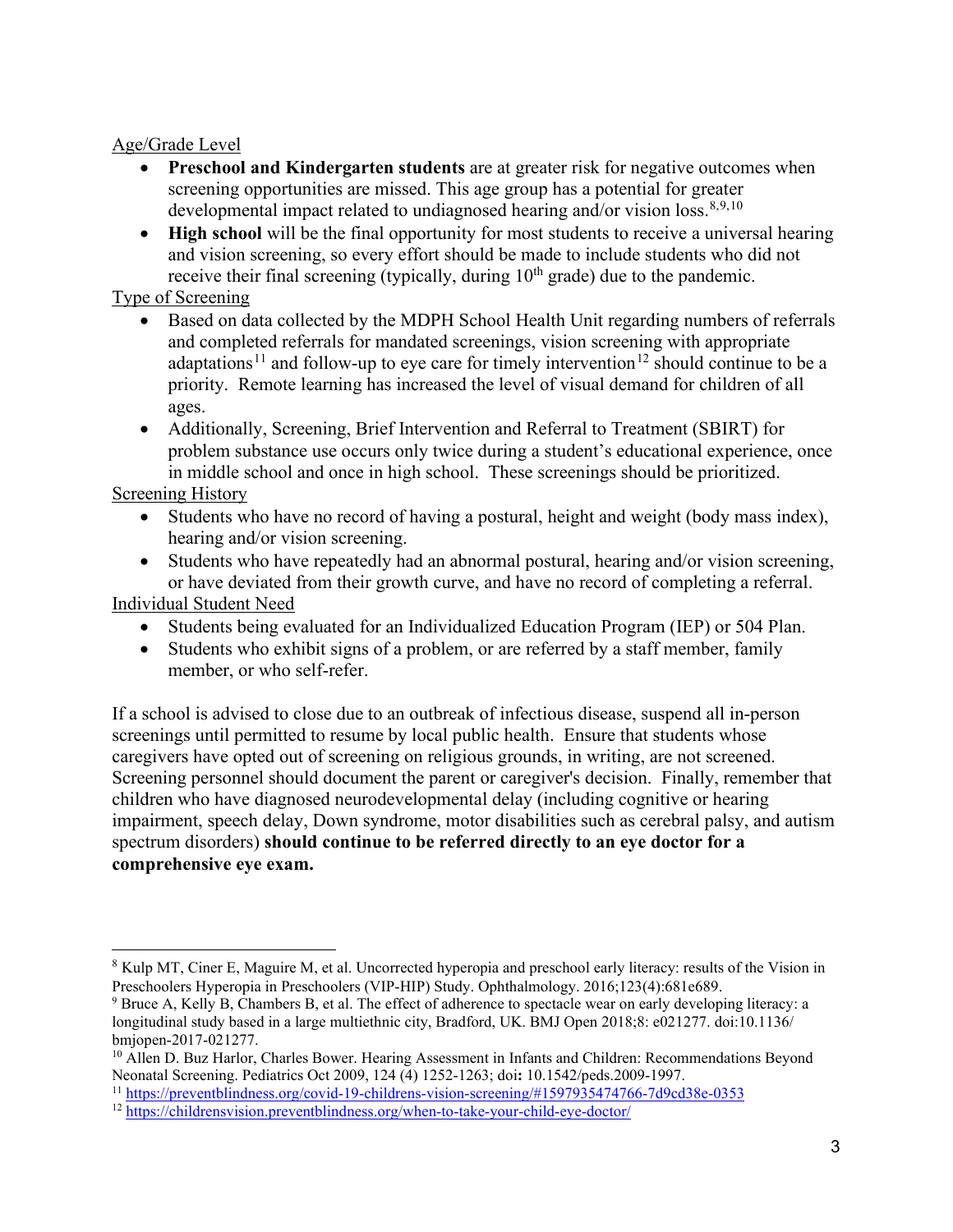#### *Safer Screening Practices*

- Consider asking students about symptoms consistent with COVID-19 and recent exposure to someone who has tested positive for COVID-19 prior to screening.
- Limit exposure to students and/or adults to under 15 minutes.
- Maintain 6-foot distancing unless the screening procedure requires closer contact.
- If masking is desired or required (for example, a HCP is doing the screening), where possible consider using clear masks or other approved face coverings that allow students and staff to see each other's mouths and facial expressions.
- A face shield and/or divider may be used in addition to a face mask.
- Wash hands or perform proper hand hygiene before and after each screening (student and screener).<sup>[13](#page-3-0)</sup>
- Disinfect all touched surfaces in between students with an appropriate disinfectant,  $14$ making sure to follow manufacturer's instructions for disinfecting screening equipment.<sup>[15](#page-3-2)</sup>
- Disposable eye occluders, headphone coverings, and other disposable barriers and tools may be useful for while conducting screening.

## Exposure and Return to Work Guidance

Licensed school health professionals are health care workers. In the case of an exposure to COVID-19, school nurses should follow guidelines for health care workers in DPH's guidance, "Isolation and Quarantine for Health Care Personnel."[16](#page-3-3)

## Use and Availability of Hand Sanitizer

This guidance is a supplement to the guidance, *Handwashing Recommendations and Alcoholbased Hand Sanitizer Use in Schools* that was issued from the Massachusetts Department of Public Health (MDPH) School Health Services Unit (SHU) <mark>June 10, 2021</mark>.<sup>[17](#page-3-4)</sup>

- Alcohol-based hand sanitizers have been linked to many child overdoses, even deaths, in schools.<sup>18</sup> It is imperative that steps be taken to avoid inappropriate hand sanitizer exposure.
	- o Hand sanitizer stations should be set up where school staff are typically present, such as common areas, hallways, and the front of classrooms. Do not place hand sanitizer dispensers in locations that children frequent unsupervised, like bathrooms or empty hallways. Please evaluate the position of each hand sanitizer dispenser and assess the ability to keep the location supervised. This vigilance is key for the safety of all students.
	- o Consider the use of foaming hand sanitizer, which is more difficult to ingest.
	- o Be aware that younger students may ingest hand sanitizer unintentionally and exhibit symptoms such as drowsiness, eye irritation, abdominal pain, nausea, and vomiting. Always contact Poison Control with any ingestion or exposure of toxic material.

<span id="page-3-0"></span><sup>13</sup> <https://www.cdc.gov/coronavirus/2019-ncov/community/schools-childcare/clean-disinfect-hygiene.html>

<span id="page-3-1"></span><sup>14</sup> <https://www.epa.gov/pesticide-registration/list-n-disinfectants-coronavirus-covid-19>

<span id="page-3-2"></span><sup>15</sup> <https://www.asha.org/siteassets/uploadedFiles/Infection-Prevention-and-Control-for-Audiology-Equipment.pdf>

<span id="page-3-3"></span><sup>16</sup> https://www.mass.gov/info-details/covid-19-public-health-guidance-and-directives#health-care-professionals-

<span id="page-3-4"></span><sup>&</sup>lt;sup>17</sup> <https://www.mass.gov/doc/handwashingsanitizer-guidance/download>

<span id="page-3-5"></span><sup>18</sup> <https://www.ncbi.nlm.nih.gov/pmc/articles/PMC5657893/>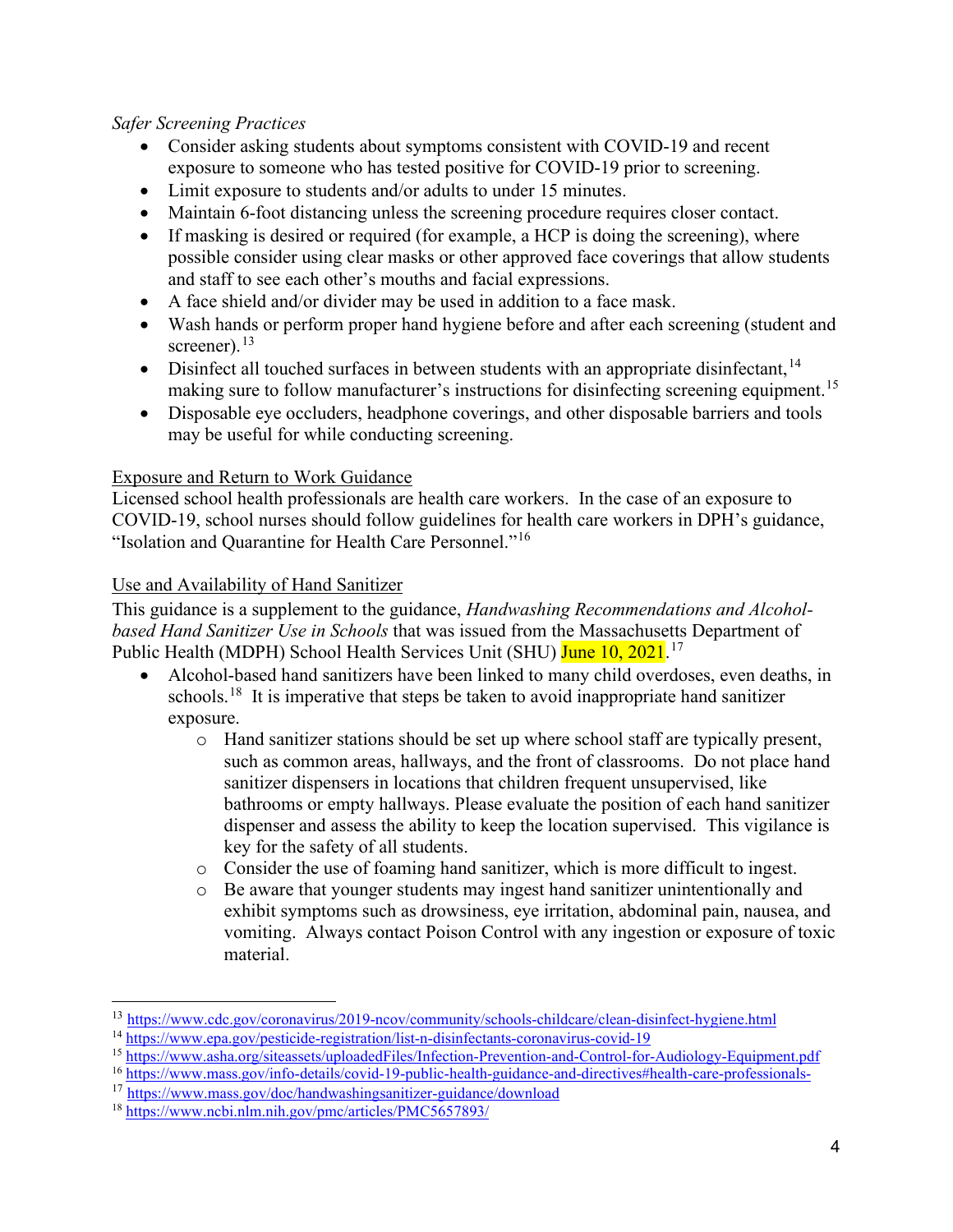o Older students have been observed ingesting hand sanitizer intentionally to attempt to become intoxicated through the oral, nasal (inhalation), dermal, mucosal, or ocular routes. Deliberate mucosal exposures have been reported in the anal or vaginal route using a tampon delivery system.

• Please see the FDA website for updates on hand sanitizers consumers should not use.<sup>19</sup> School districts/schools are advised to have the School Physician write a standing order for the use of hand sanitizer in school. Please see Appendix A for a sample standing order. More details on how this order should be written can be found in the document *[Administration of](https://www.mass.gov/doc/handwashingsanitizer-guidance-and-limited-waiver-of-105-cmr-210000-related-to-sanitizer/download)  [Alcohol-Based Hand Sanitizer: Waiver of Requirements under 105 CMR 210.000](https://www.mass.gov/doc/handwashingsanitizer-guidance-and-limited-waiver-of-105-cmr-210000-related-to-sanitizer/download)*, updated June 11, 2021.

- As early in the school year as possible, a notice should be sent home to parents/guardians informing them that hand sanitizer will be used in their child's school building and give them an option to opt out. This can be part of a school/district existing notice regarding standing orders for other "over-the-counter" products.
- Parents and guardians have a right to opt their child out of hand sanitizer use in school. Schools/school districts need to put a plan in place to manage opt out notification to appropriate staff. Teaching regarding what to do with opt outs can be presented with all other reopening staff professional development/COVID-19 training. Extra hand washing opportunities should be advised for students who are not using hand sanitizer to keep the teachers and other students in the classroom safe.

### CPR during COVID-19

Please refer to the American Heart Association guidelines on this topic found at: <https://cpr.heart.org/en/resources/coronavirus-covid19-resources-for-cpr-training>

## **Health Office Procedures for Specific Populations**

A collaborative approach should be used to inform decision-making relative to how the student with special health care needs can safely access in-person instruction.

## Aerosol-Generating Procedures

AGPs are those that are more likely to generate higher concentrations of infectious respiratory aerosols than coughing, sneezing, talking, or breathing. These procedures potentially put staff at increased risk for pathogen exposure and infection. AGPs put school health professionals at risk and should be performed in the school setting only as necessary. Discuss alternative treatments to AGPs with the student's providers prior to the start of school.

## *Aerosol-Generating Procedures Room*

Nurses should perform AGPs in a separate room away from other students and staff. Procedures should be conducted with an open window, if possible, while remaining more than 6 feet away from the student. Use of a portable HEPA filtration unit can provide additional protection and

<span id="page-4-0"></span><sup>19</sup> <https://www.fda.gov/drugs/drug-safety-and-availability/fda-updates-hand-sanitizers-methanol>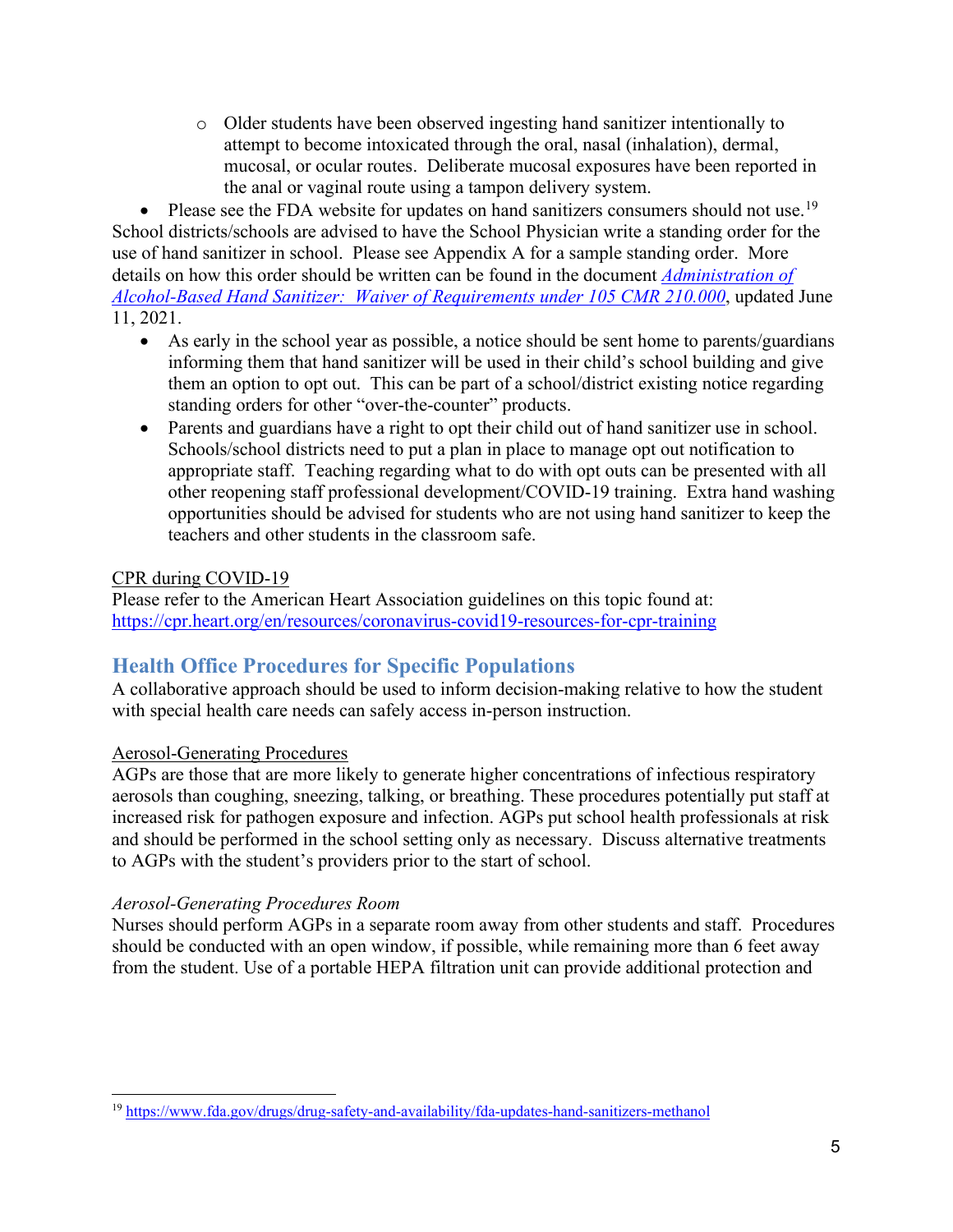should be strongly considered.<sup>[20](#page-5-0),21</sup> For updated guidance on recommended PPE for AGPs, please refer to [Update to Defining Aerosol Generating Procedures and Recommended PPE.](https://www.mass.gov/doc/update-to-defining-aerosol-generating-procedures-and-recommended-ppe/download)

Hard surfaces should be disinfected between students, and it is advised to let the room air out with an open window between students as long as possible; the length of time necessary to air out the room depends on the quality of ventilation, and nurses should consult with facilities personnel in their school for more information.<sup>[22](#page-5-2)</sup> The room should have good ventilation and ability to close the door. Keep the door to the AGPs room closed at all times, and limit movement of staff/students in and out of the room.

For some students, the need to undergo an AGPs is urgent, and moving to a specific room may not be feasible. Planning for these students should occur prior to school start. The classroom should have a window that can be opened, and appropriate PPE for the AGP should be securely stored in the classroom. In the event that an urgent AGP is needed, a staff member should remove all other students and caregivers from the room while the AGP is being performed. Hard surfaces should be disinfected after the procedure is performed, and it is advised to let the room air out with an open window before students and staff return to the space. If possible, remain evacuated from the room for the remainder of the day.

## *Nebulizer treatments and other considerations for children with chronic respiratory conditions/asthma*

Aerosols generated by nebulizers are derived from medication in the nebulizer. It is uncertain whether aerosols generated from this procedure may be infectious and so, out of an abundance of caution, they should be treated as AGPs.<sup>[23](#page-5-3)</sup>

- For students with respiratory conditions, the continued use of regular preventive (controller) and rescue (albuterol) inhalers is critical.
- School health professionals should work with primary care providers to identify alternatives to nebulizer treatments, such as metered dose inhalers (MDIs) with a spacer, in the school setting whenever possible. However, if no alternative to nebulizer use is feasible for an individual student, nebulizer treatments can be allowed in the school setting and must take place in the AGP room.
- Students who regularly use a rescue inhaler with a spacer should be permitted to do so with supervision.
- For students needing a rescue inhaler without a spacer, the child should be permitted to use the inhaler by removing the portion of the face covering over the mouth for the inhalation of the medication, *re-covering the mouth/nose, and then permitting exhalation to avoid mixing air particles*. Students who self-administer will need to be trained in this procedure. Six feet of separation from adults and other students should be maintained.
- CDC guidance states it is uncertain whether aerosols generated by nebulizer treatments are potentially infectious. For some people with asthma, using a peak flow meter can

<span id="page-5-0"></span><sup>&</sup>lt;sup>20</sup> [https://www.ashrae.org/file%20library/about/position%20documents/pd\\_infectiousaerosols\\_2020.pdf](https://www.ashrae.org/file%20library/about/position%20documents/pd_infectiousaerosols_2020.pdf)

<span id="page-5-1"></span><sup>&</sup>lt;sup>21</sup> Lindsley WG, Derk RC, Coyle JP, et al. Efficacy of Portable Air Cleaners and Masking for Reducing Indoor Exposure to Simulated Exhaled SARS-CoV-2 Aerosols — United States, 2021. MMWR Morb Mortal Wkly Rep. ePub: 2 July 2021. DOI: [http://dx.doi.org/10.15585/mmwr.mm7027e1.](http://dx.doi.org/10.15585/mmwr.mm7027e1)

<span id="page-5-2"></span><sup>&</sup>lt;sup>22</sup> <https://www.cdc.gov/infectioncontrol/guidelines/environmental/appendix/air.html>

<span id="page-5-3"></span><sup>&</sup>lt;sup>23</sup> <https://www.mass.gov/doc/update-to-defining-aerosol-generating-procedures-and-recommended-ppe/download>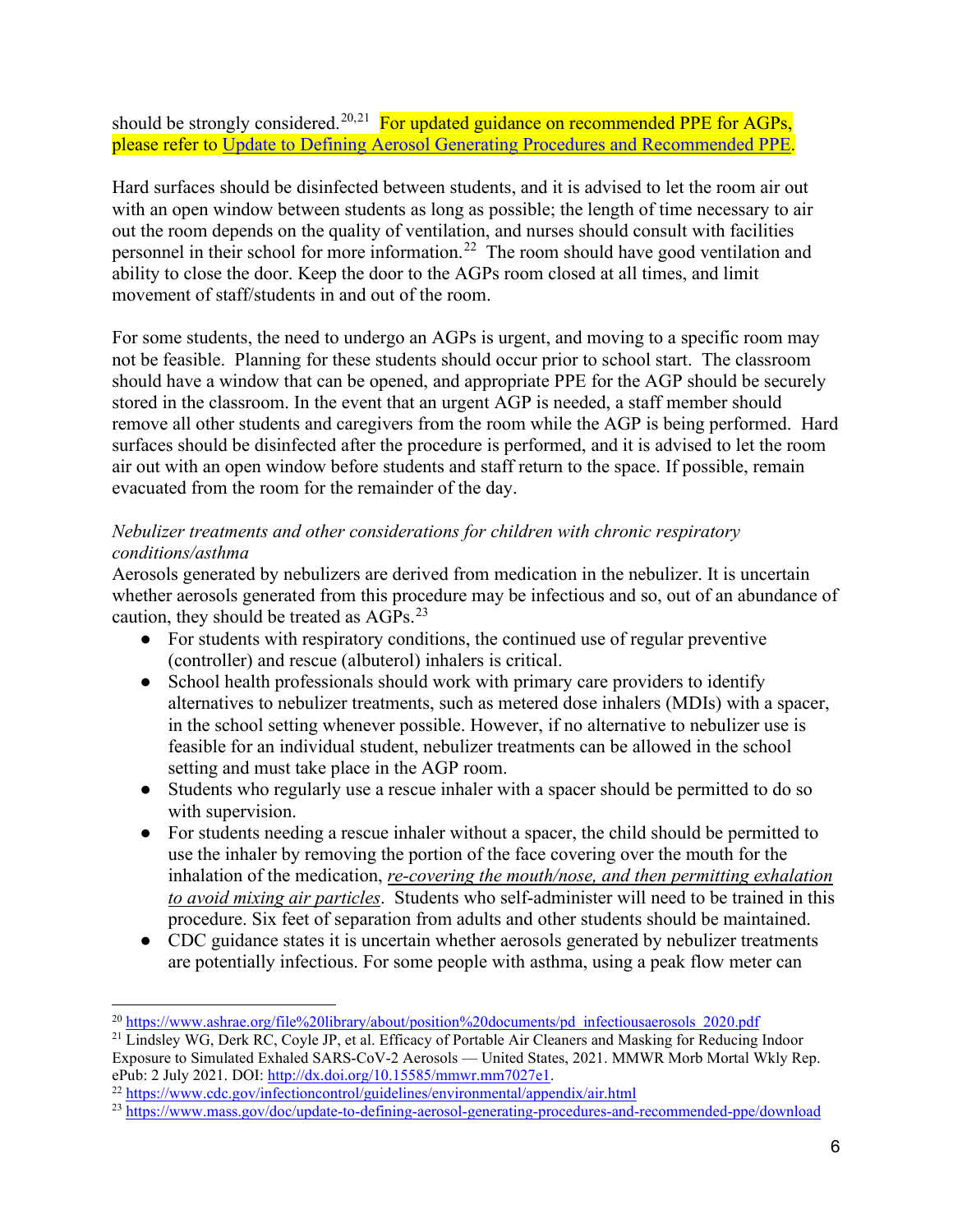trigger a cough. But based on limited data, forceful exhalation is not considered an aerosol-generating procedure associated with increased risk of transmitting the virus that causes COVID-19.<sup>[24](#page-6-0)</sup>

More information on considerations for children with asthma can be found at [https://www.aafa.org/managing-asthma-and-covid19-in-school.](https://www.aafa.org/managing-asthma-and-covid19-in-school)

#### *Suctioning*

Maintaining an open airway for students is an essential health care service but has additional medical challenges due to the need for PPE, space, and cleaning requirements to ensure the safety of students and staff. School nurses, school staff, families, and medical providers should collaborate to develop a plan of care that seeks to avoid or minimize the need for urgent procedures like suctioning.

#### *Nasal/oral or inline (closed system) tracheostomy*

Oral or nasal suctioning is not considered an AGP if completed with a bulb syringe or mushroom adapter. Tracheostomies that are set up with a closed or in-line suction system are not considered AGPs as the entire suctioning process is contained in a closed system. If those procedures are done:

- The nurse or school staff member must use PPE for providing personal care to students without suspected COVID-19 where they could be exposed to spills or splashes of bodily fluids (facemask, eye protection, and gloves).
- Ideally, these procedures should take place in a separate space with good ventilation and ability to close the door. If this is not possible, these procedures may occur within the classroom, with physical distancing between the student and other students and adults of at least three feet, but as much as possible. Use of a portable HEPA filtration unit can provide additional protection and should be strongly considered.
- The room should undergo complete routine cleaning and wiping down of hard surfaces after the procedure is complete. When cleaning, staff members should wear PPE (facemask and gloves).

#### *Open tracheostomy suctioning*

Open suction of a tracheostomy where the caregiver is working on an open tracheostomy is considered an AGP. If this procedure is done:

- Use the AGPs room whenever possible.
- Limit the people in the room to the student and staff performing the procedure.
- The nurse or school staff member must use PPE for performing or providing care during AGPs (N95 respirator or alternative, eye protection, gloves, and gowns) unless the student is asymptomatic, fully vaccinated, and the COVID-19 status is unknown or negative OR the student is asymptomatic, not fully vaccinated, and a COVID-19 test obtained within the last three days is negative.<sup>[25](#page-6-1)</sup> In this case staff members must use PPE for providing personal care to students without suspected COVID-19 where they could be exposed to spills or splashes of bodily fluids

<span id="page-6-0"></span><sup>24</sup> <https://www.cdc.gov/coronavirus/2019-ncov/hcp/faq.html#Infection-Control>

<span id="page-6-1"></span><sup>25</sup> https://www.mass.gov/info-details/ppe-testing-and-vaccine-supply-resources-during-covid-19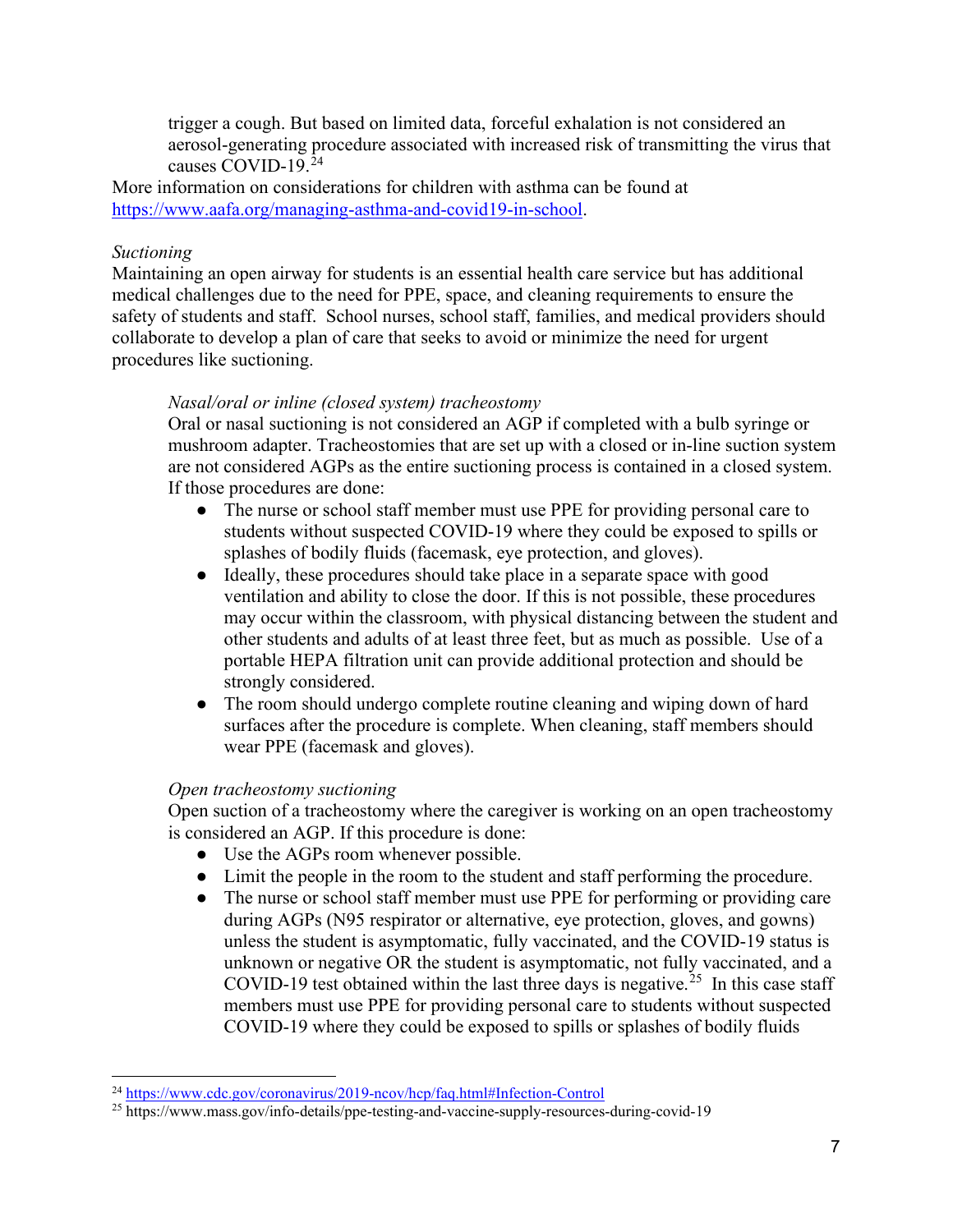(facemask, eye protection, and gloves) to prevent fluid crossing from the student to the staff in the forms of drainage or splatter.

- The space should be separate with good ventilation and ability to close the door. Use of a portable HEPA filtration unit can provide additional protection and should be strongly considered.
- When the procedure is completed, the room should be closed for as long as possible to allow aerosolized particles to settle.
- The room should undergo complete cleaning and wiping down of hard surfaces after the procedure is complete. When cleaning, staff members should wear PPE (N95 respirator or alternative, eye protection, gloves, and gowns).

## *Chest physiotherapy (chest PT)*

Chest PT could potentially create aerosol particles, it is therefore recommended that this procedure occur with the following recommendations:

- The space should be separate with good ventilation and ability to close the door. Use of a portable HEPA filtration unit can provide additional protection and should be strongly considered.
- Limit the people in the room to the student and staff performing the procedure.
- The nurse or school staff member must use PPE for performing or providing care during AGPs (N95 respirator or alternative, eye protection, gloves, and gowns) unless the student is asymptomatic, fully vaccinated, and the COVID-19 status is unknown or negative OR the student is asymptomatic, not fully vaccinated, and a COVID-19 test obtained within the last three days is negative.<sup>26</sup> In this case staff members must use PPE for providing personal care to students without suspected COVID-19 where they could be exposed to spills or splashes of bodily fluids (facemask, eye protection, and gloves) to prevent fluid crossing from the student to the staff in the forms of drainage or splatter.
- When the procedure is completed, the room should be closed for as long as possible to allow aerosolized particles to settle.
- The room should undergo complete cleaning and wiping down of hard surfaces after the procedures are done. When cleaning, staff members should wear PPE (N95 respirator or alternative, eye protection, gloves, and gowns).

# **Working with Local Boards of Health**

COVID-19 is a reportable disease under 105 CMR 300, and thus should be reported to the local board of health. In limited circumstances, Massachusetts law also allows the disclosure of personally identifiable information (PII) for the purposes of disease prevention and control, and local health authorities routinely communicate with school nurses around other reportable diseases for the purposes of disease prevention and control in the school setting.

Neither the Health Insurance Portability and Accountability Act (HIPAA) Privacy Rule nor the Family Educational Rights and Privacy Act (FERPA) prevent the disclosure of personally identifiable information for the purposes of disease prevention and control. "HIPAA does not interfere with state public health reporting laws, nor does it prevent access to protected health information (PHI) for public health surveillance, investigations, and interventions," and "HIPAA

<span id="page-7-0"></span><sup>26</sup> <https://www.mass.gov/info-details/ppe-testing-and-vaccine-supply-resources-during-covid-19>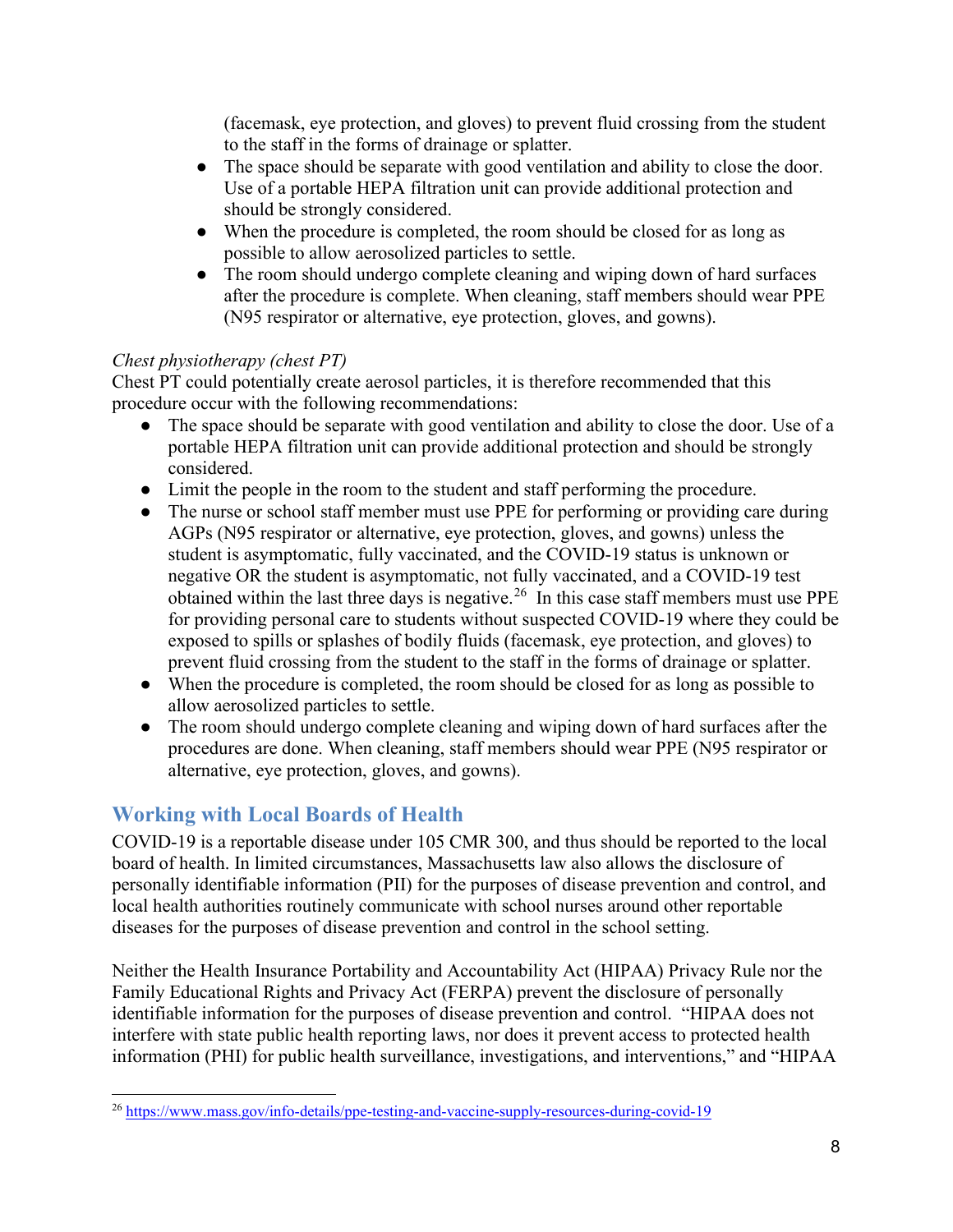specifically allows public health reporting and access to PHI for public health activities without requiring an individual's authorization."<sup>[27](#page-8-0)</sup> FERPA allows for the disclosure of PHI from the educational record without prior consent of the parent/guardian in the case of a public health emergency: "educational agencies and institutions may disclose to a public health agency PHI from student education records, without prior written consent in connection with an emergency if the public health agency's knowledge of the information is necessary to protect the health or safety of students or other individuals."<sup>28</sup> However, the school must follow the disclosure with documentation in the student record of the disclosure, the reason for it and to whom it was disclosed "within a reasonable period of time."<sup>[29](#page-8-2)</sup>

#### Notifying Local Boards of Health

School nurses must notify the LBOH of every *positive COVID-19* test performed in the school (both students and staff). Reporting results to the Department of Public Health using an approved electronic method satisfies this requirement.

In regional school districts and collaboratives where students may come from multiple municipalities, the LBOH corresponding to the student's municipality of residence should be notified. In the case of residential schools, the LBOH corresponding to the location of the school (e.g., the student's residence) should be notified. If the residential school student lives at home on the weekends, that municipality's LBOH should also be contacted.

#### MAVEN use in contact tracing efforts

MAVEN access should be restricted to public health officials acting in their public health capacity. School nurses who have been acting as public agents to do contact tracing will need to separate those activities from their school nursing duties. However, some districts may choose to designate a school nurse to COVID-19 case management and contact tracing activities and a LBOH may choose to execute an MOU with the school district for that purpose. In that case, the designated school nurse should obtain limited access to MAVEN for school/district students/staff only and only for COVID-19.

#### Communication between School Nurses and Local Boards of Health

In the absence of a school health staff person with access to MAVEN, LBOH staff with access to MAVEN can and should communicate positive cases in the school community to a designated health care professional in that school community for the purposes of contact tracing and close contact notification. The designated school health professional can and should share student and staff information with the LBOH for contact tracing in the event of a positive case of COVID-19 in the school community. School health staff and LBOH staff should communicate prior to the start of school to identify designated staff conducting contact tracing efforts and to develop communication protocols for their community.

<span id="page-8-0"></span><sup>&</sup>lt;sup>27</sup> [http://www.maventrainingsite.com/maven-help/pdf/LBOH\\_HIPAA\\_Letter\\_2017.pdf](http://www.maventrainingsite.com/maven-help/pdf/LBOH_HIPAA_Letter_2017.pdf)

<span id="page-8-1"></span><sup>2</sup>[8https://studentprivacy.ed.gov/sites/default/files/resource\\_document/file/FERPA%20and%20Coronavirus%20Frequ](https://studentprivacy.ed.gov/sites/default/files/resource_document/file/FERPA%20and%20Coronavirus%20Frequently%20Asked%20Questions.pdf) [ently%20Asked%20Questions.pdf](https://studentprivacy.ed.gov/sites/default/files/resource_document/file/FERPA%20and%20Coronavirus%20Frequently%20Asked%20Questions.pdf)

<span id="page-8-2"></span><sup>&</sup>lt;sup>29</sup>https://studentprivacy.ed.gov/sites/default/files/resource\_document/file/FERPA%20and%20Coronavirus%20Frequ [ently%20Asked%20Questions.pdf](https://studentprivacy.ed.gov/sites/default/files/resource_document/file/FERPA%20and%20Coronavirus%20Frequently%20Asked%20Questions.pdf)